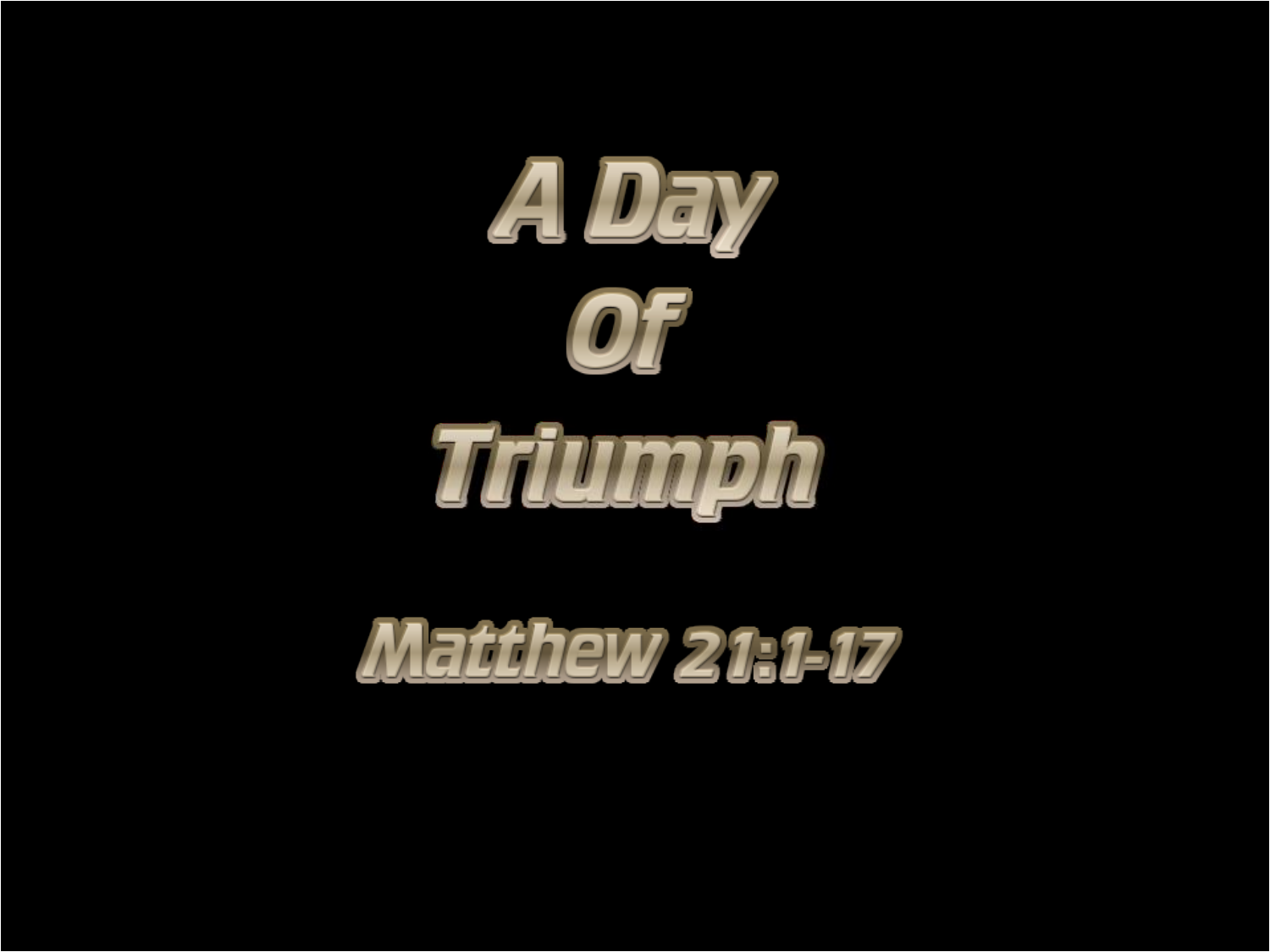### **Introduction**

- **A. Christ victoriously enters Jerusalem Psalm 24:7-10**
- **7 Lift up your heads, O ye gates; and be ye lift up, ye everlasting doors; and the King of glory shall come in. 8 Who is this King of glory? The LORD strong and mighty, the LORD mighty in battle.**
- **9 Lift up your heads, O ye gates; even lift them up, ye everlasting doors; and the King of glory shall come in. 10 Who is this King of glory? The LORD of hosts, he is the King of glory. Selah.**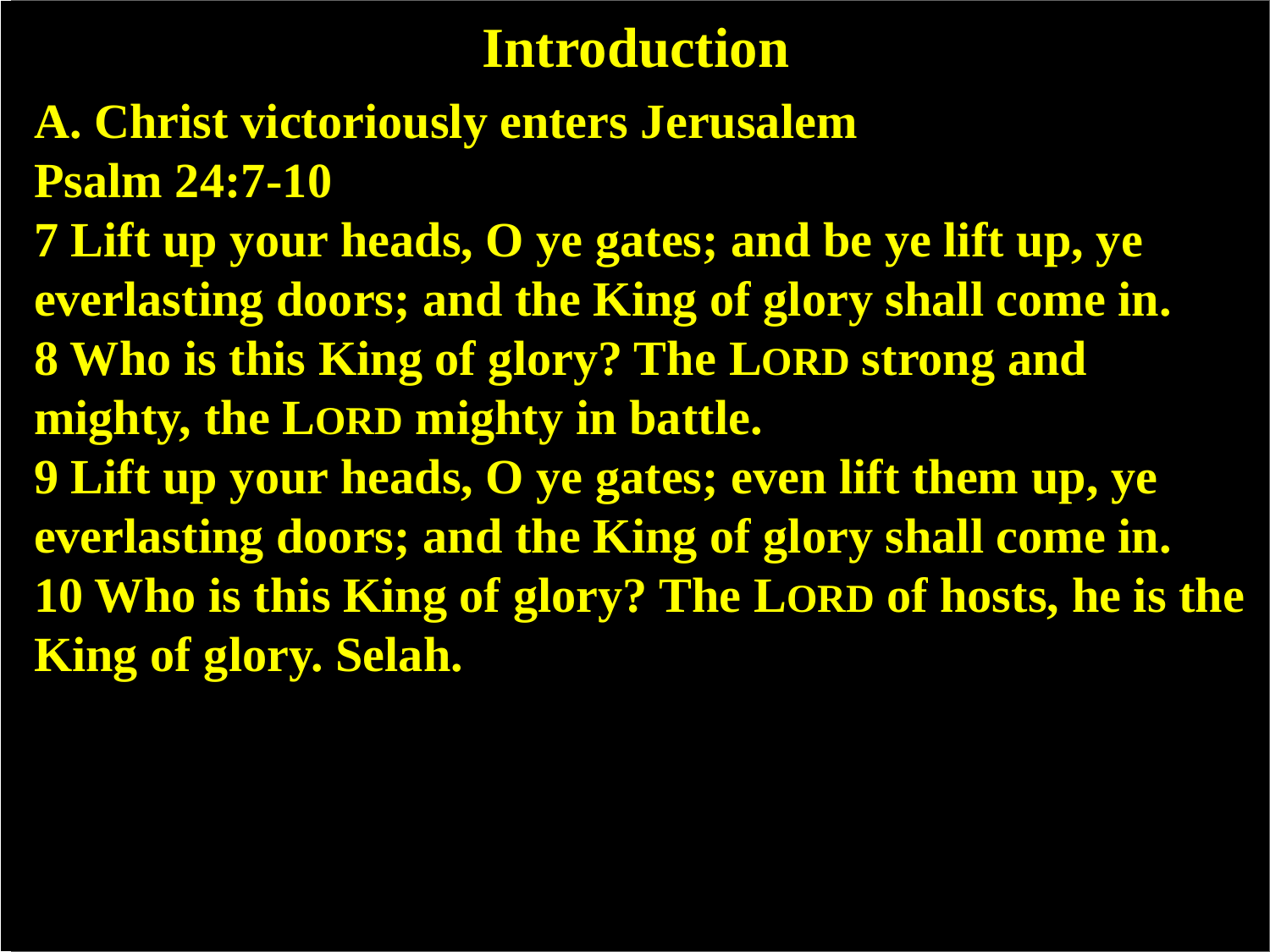#### **Introduction**

**B. Victory is a faith issue**

**1 John 5:4**

**For whatsoever is born of God overcometh the world: and this is the victory that overcometh the world, even our faith.**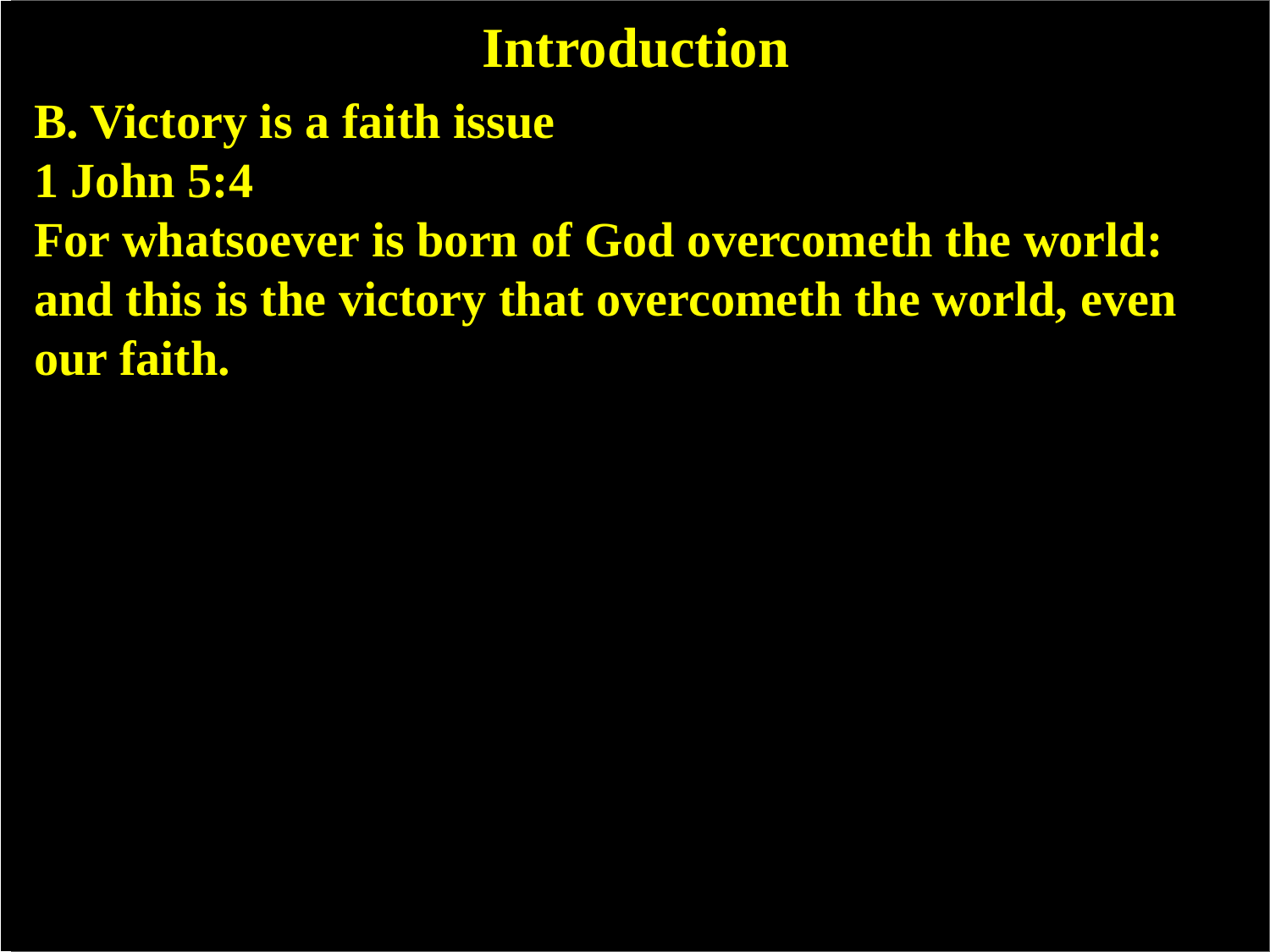### **Introduction**

- **C. Victory is a long-term condition Galatians 5:1 Stand fast therefore in the liberty wherewith Christ hath made us free, and be not entangled again with the yoke of bondage.**
- **2 Peter 2:20**

**For if after they have escaped the pollutions of the world through the knowledge of the Lord and Saviour Jesus Christ, they are again entangled therein, and overcome, the latter end is worse with them than the beginning.**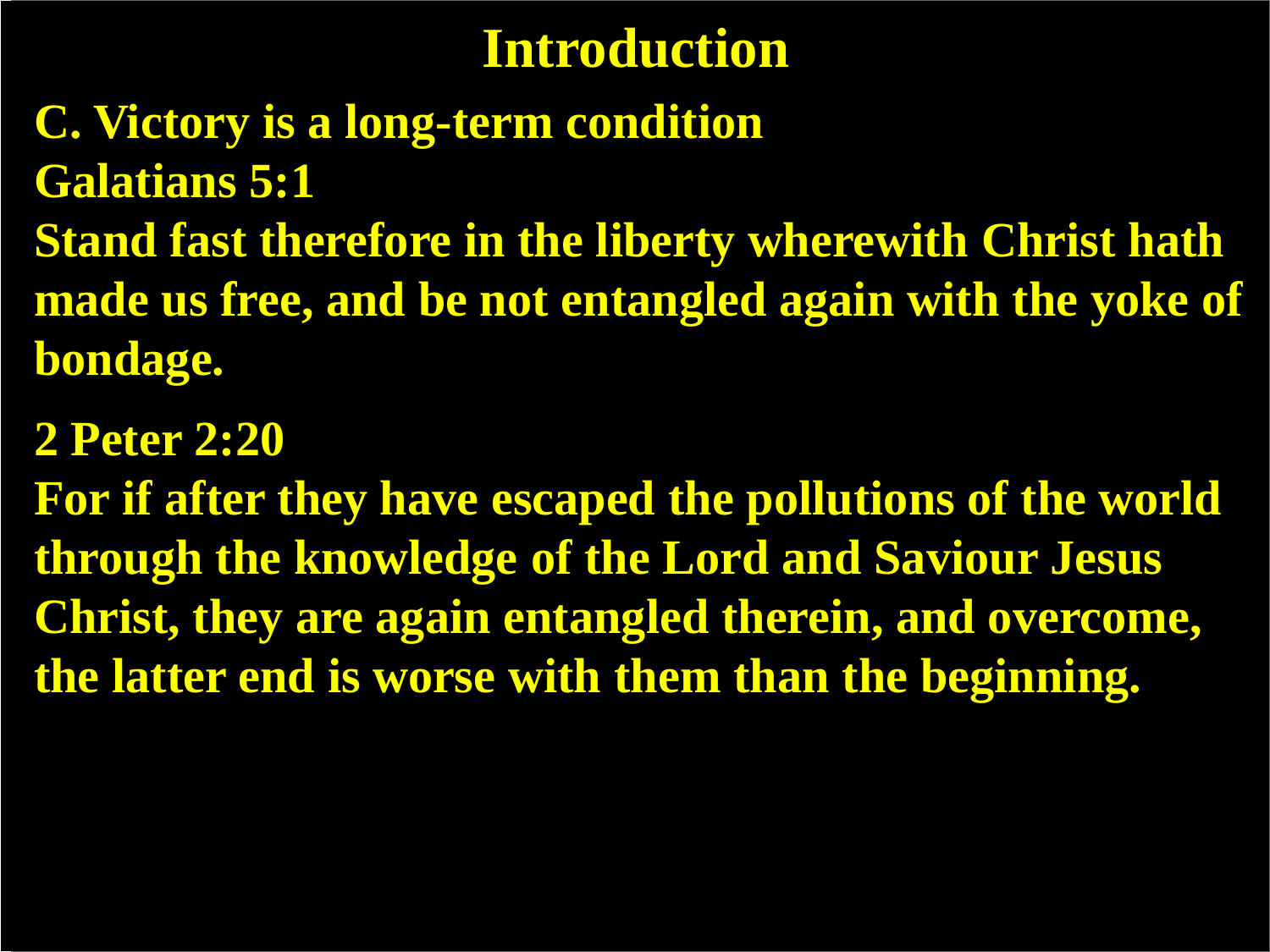#### **Matthew 21:1-5**

**1 And when they drew nigh unto Jerusalem, and were come to Bethphage, unto the mount of Olives, then sent Jesus two disciples,**

**2 Saying unto them, Go into the village over against you, and straightway ye shall find an ass tied, and a colt with her: loose them, and bring them unto me.**

**3 And if any man say ought unto you, ye shall say, The Lord hath need of them; and straightway he will send them.**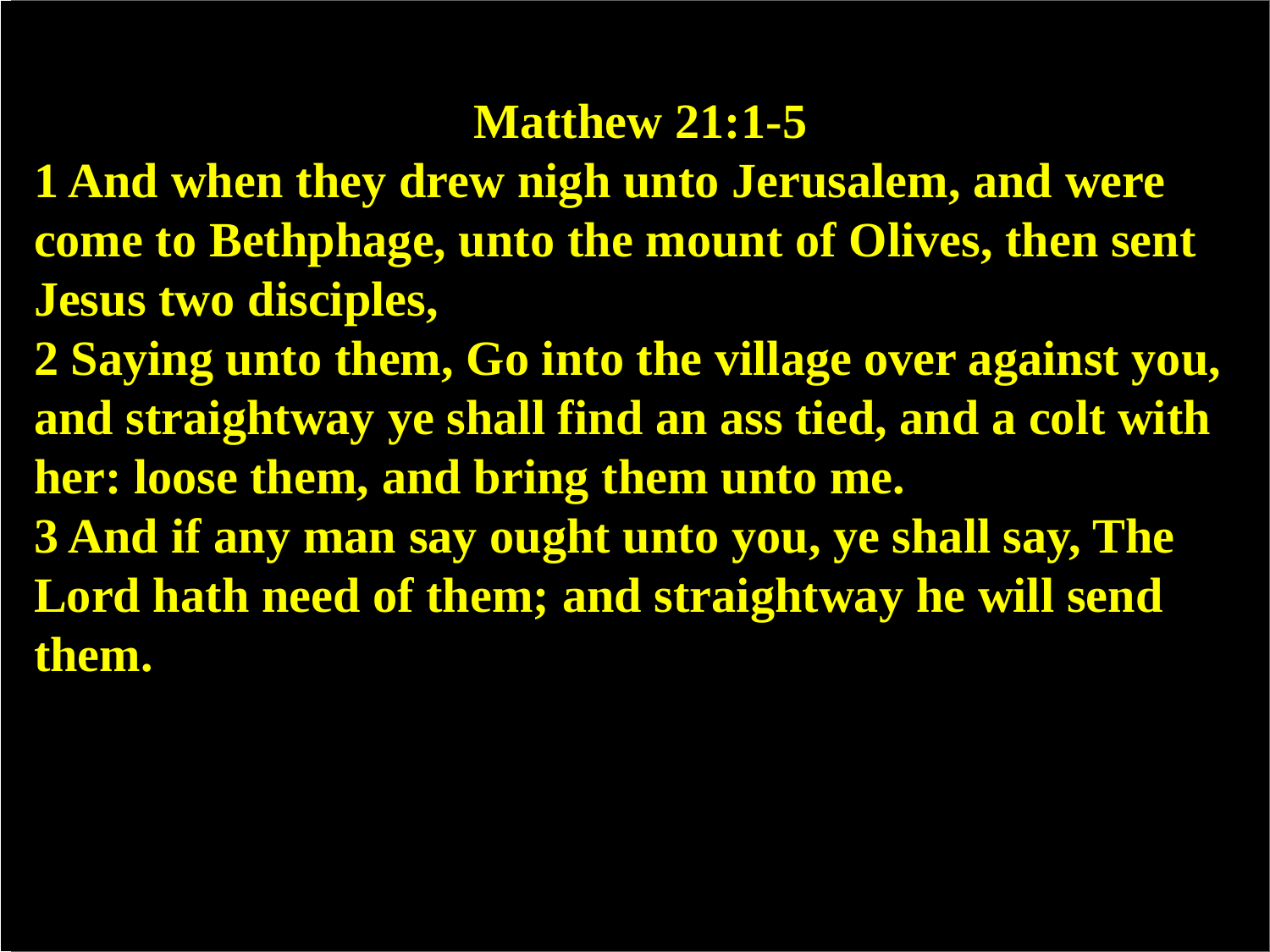**Matthew 21:1-5 - continued 4 All this was done, that it might be fulfilled which was spoken by the prophet, saying, 5 Tell ye the daughter of Sion, Behold, thy King cometh unto thee, meek, and sitting upon an ass, and a colt the foal of an ass. I. The Triumph Of God's Word (21:1-5)**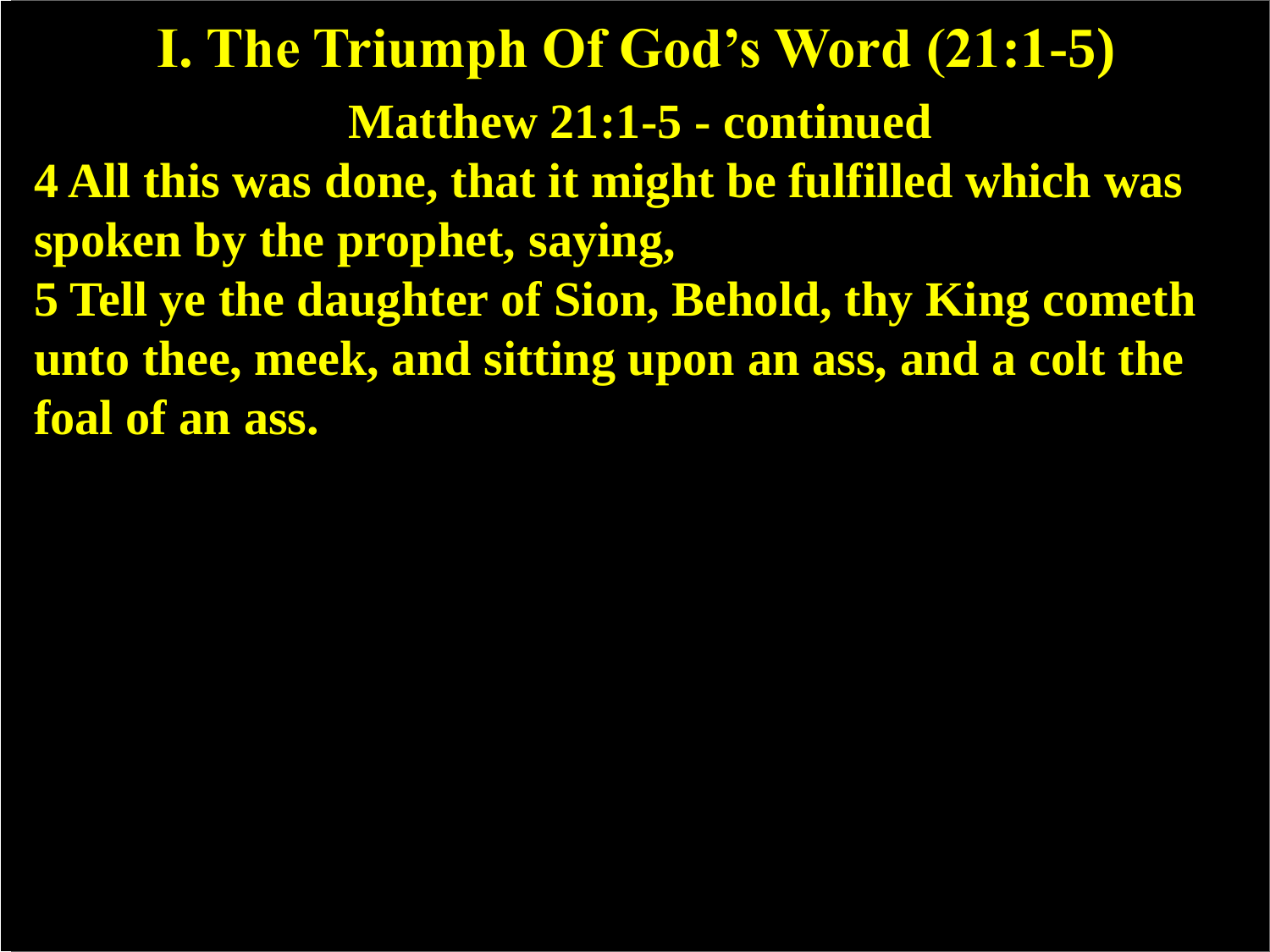**A. It's accuracy Matthew 5:18 For verily I say unto you, Till heaven and earth pass, one jot or one tittle shall in no wise pass from the law, till all be fulfilled. I. The Triumph Of God's Word (21:1-5)**

**B. It's fulfillment Zechariah 9:9**

**Rejoice greatly, O daughter of Zion; shout, O daughter of Jerusalem: behold, thy King cometh unto thee: he is just, and having salvation; lowly, and riding upon an ass, and upon a colt the foal of an ass.**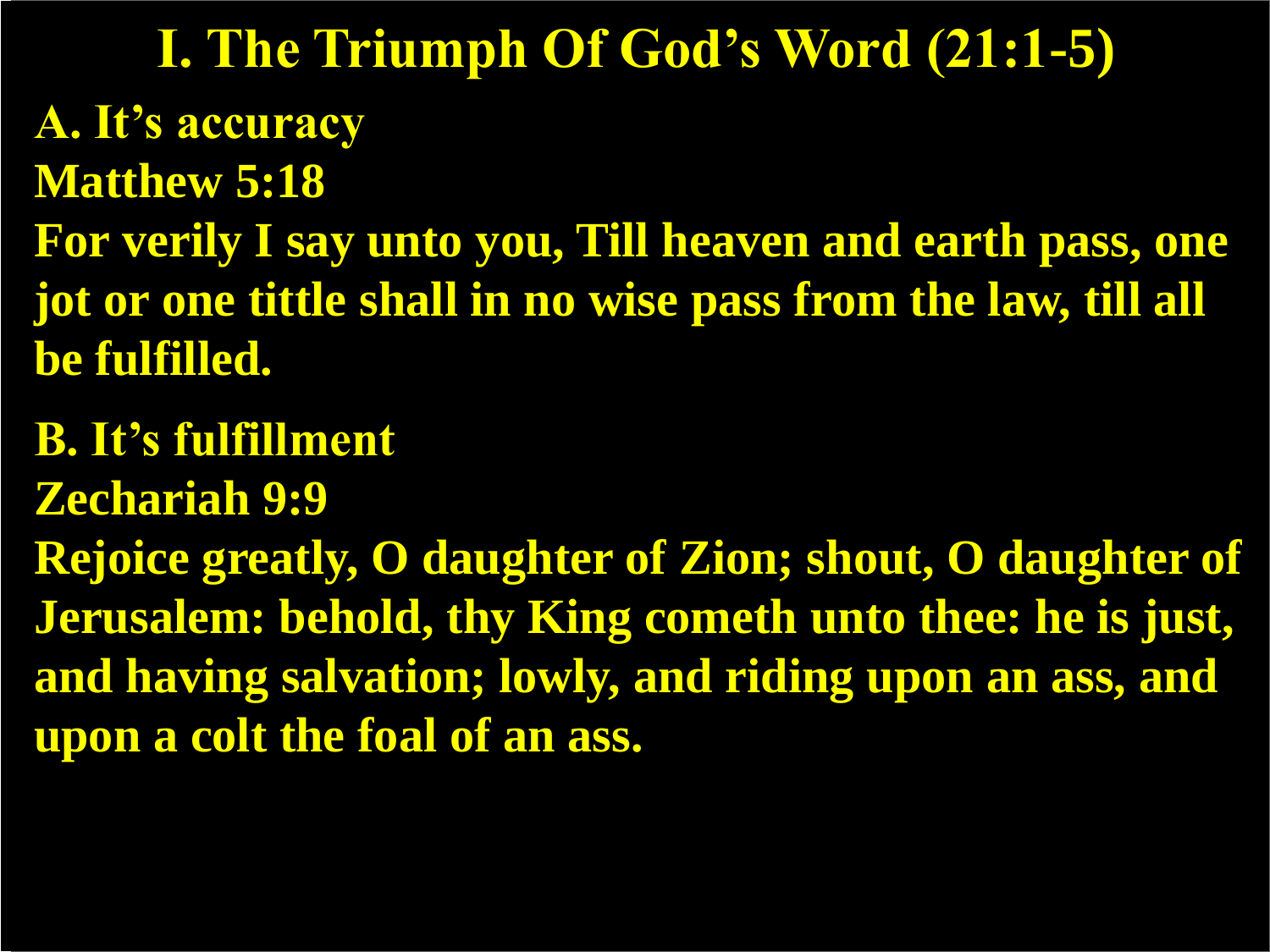# **Matthew 21:6-9 II. The Triumph of God's Truth (21:6-9)**

- **6 And the disciples went, and did as Jesus commanded them,**
- **7 And brought the ass, and the colt, and put on them their clothes, and they set him thereon.**
- **8 And a very great multitude spread their garments in the way; others cut down branches from the trees, and strawed them in the way.**
- **9 And the multitudes that went before, and that followed, cried, saying, Hosanna to the son of David: Blessed is he that cometh in the name of the Lord; Hosanna in the highest.**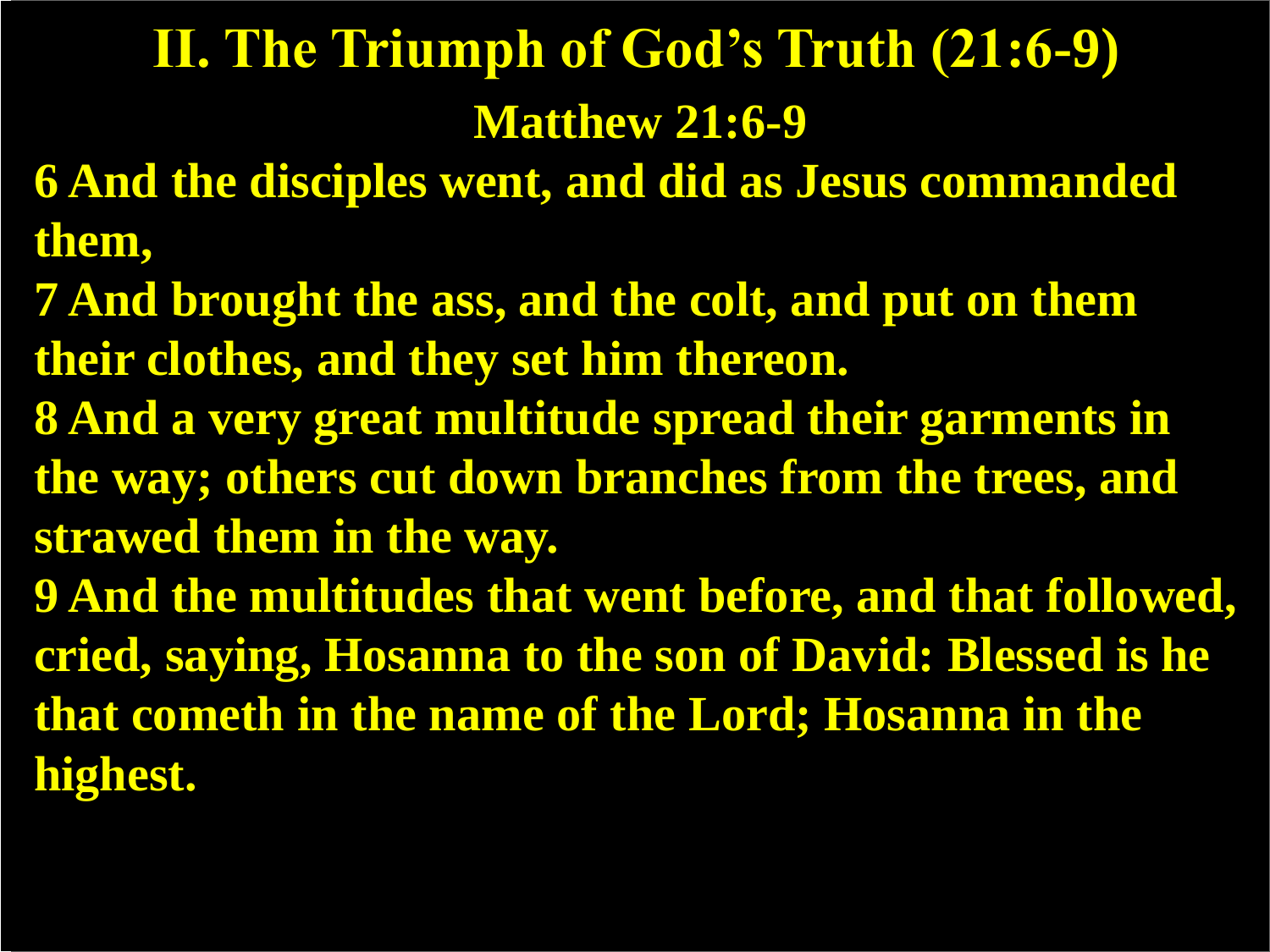**A. When doing what Christ says (vv 6-7) John 18:37 II. The Triumph of God's Truth (21:6-9)**

**Pilate therefore said unto him, Art thou a king then? Jesus answered, Thou sayest that I am a king. To this end was I born, and for this cause came I into the world, that I should bear witness unto the truth. Every one that is of the truth heareth my voice.**

**B. When being where Christ is (v 8) John 12:21 The same came therefore to Philip, which was of** 

**Bethsaida of Galilee, and desired him, saying, Sir, we would see Jesus.**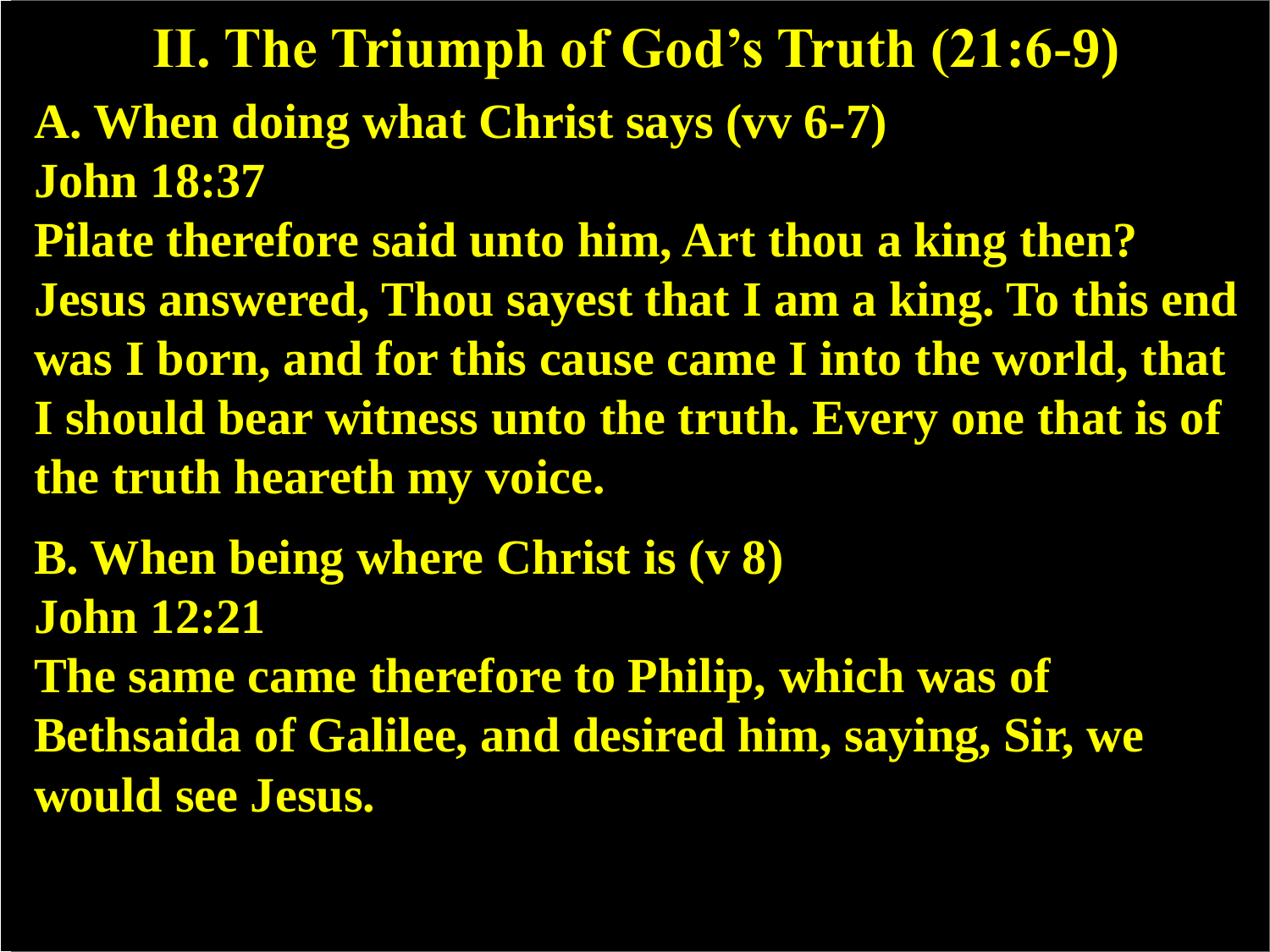**C. When telling others who Christ is (v 9) 1. Revealed by God Himself Matthew 16:15-17 15 He saith unto them, But whom say ye that I am? 16 And Simon Peter answered and said, Thou art the Christ, the Son of the living God. 17 And Jesus answered and said unto him, Blessed art thou, Simon Barjona: for flesh and blood hath not revealed it unto thee, but my Father which is in heaven. II. The Triumph of God's Truth (21:6-9)**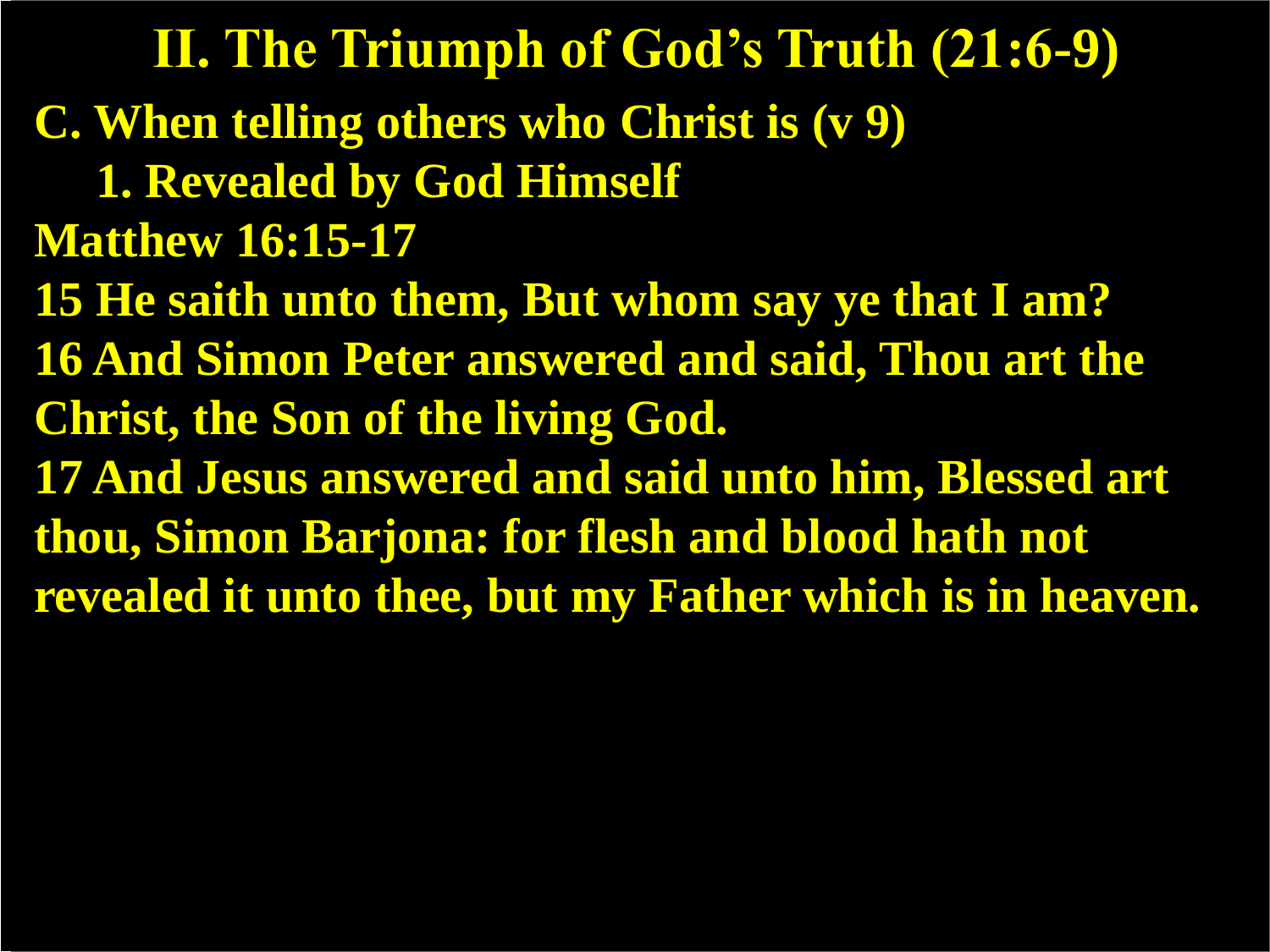**C. When telling others who Christ is (v 9) - continued 2. Repeated by those of faith Acts 5:28-29 28 Saying, Did not we straitly command you that ye should not teach in this name? and, behold, ye have filled Jerusalem with your doctrine, and intend to bring this man's blood upon us. 29 Then Peter and the other apostles answered and said, We ought to obey God rather than men. II. The Triumph of God's Truth (21:6-9)**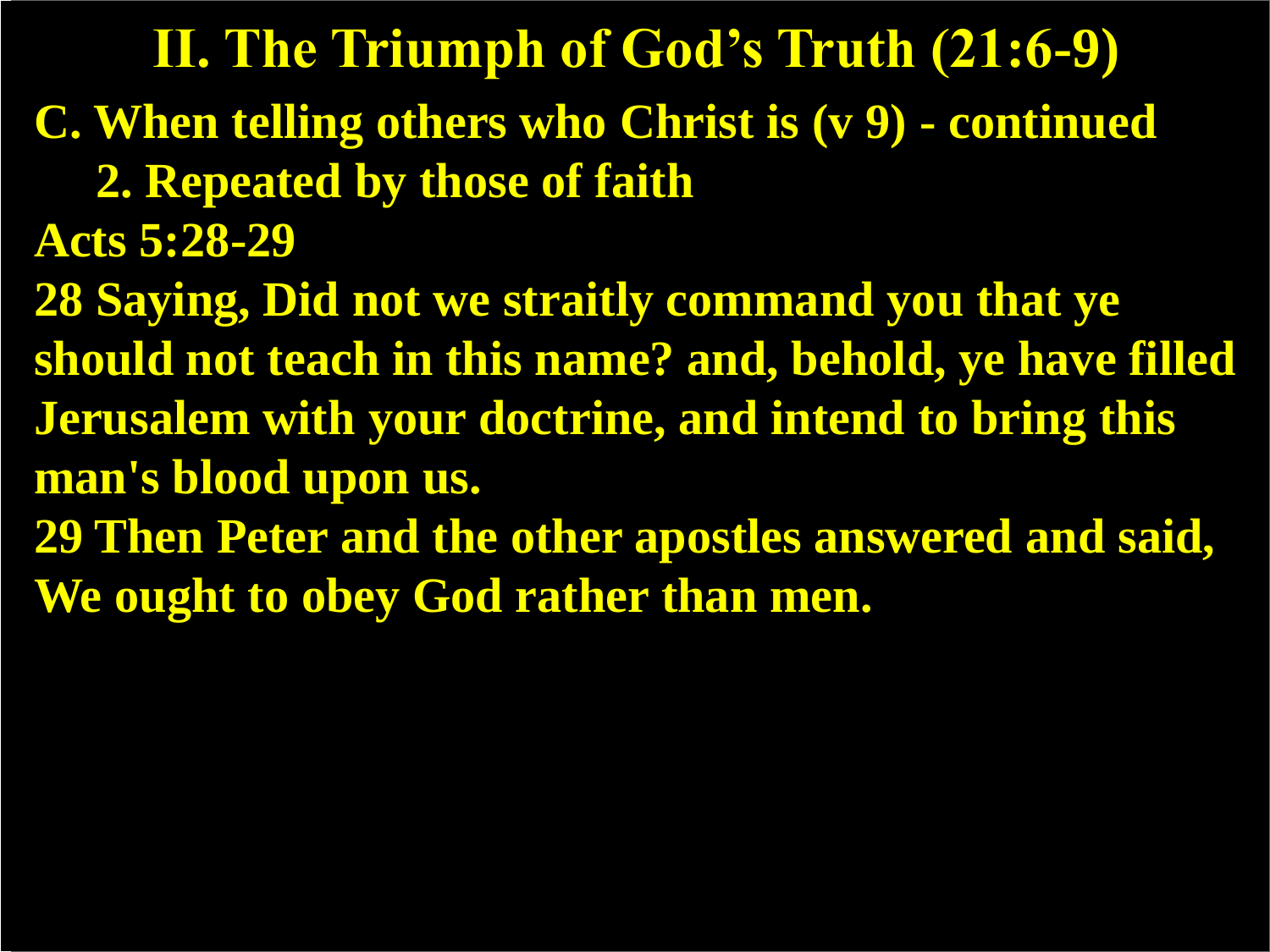## **Matthew 21:10-13 III. The Triumph of God's Actions (21:10-13)**

- **10 And when he was come into Jerusalem, all the city was moved, saying, Who is this?**
- **11 And the multitude said, This is Jesus the prophet of Nazareth of Galilee.**
- **12 And Jesus went into the temple of God, and cast out all them that sold and bought in the temple, and overthrew the tables of the moneychangers, and the seats of them that sold doves,**
- **13 And said unto them, It is written, My house shall be called the house of prayer; but ye have made it a den of thieves.**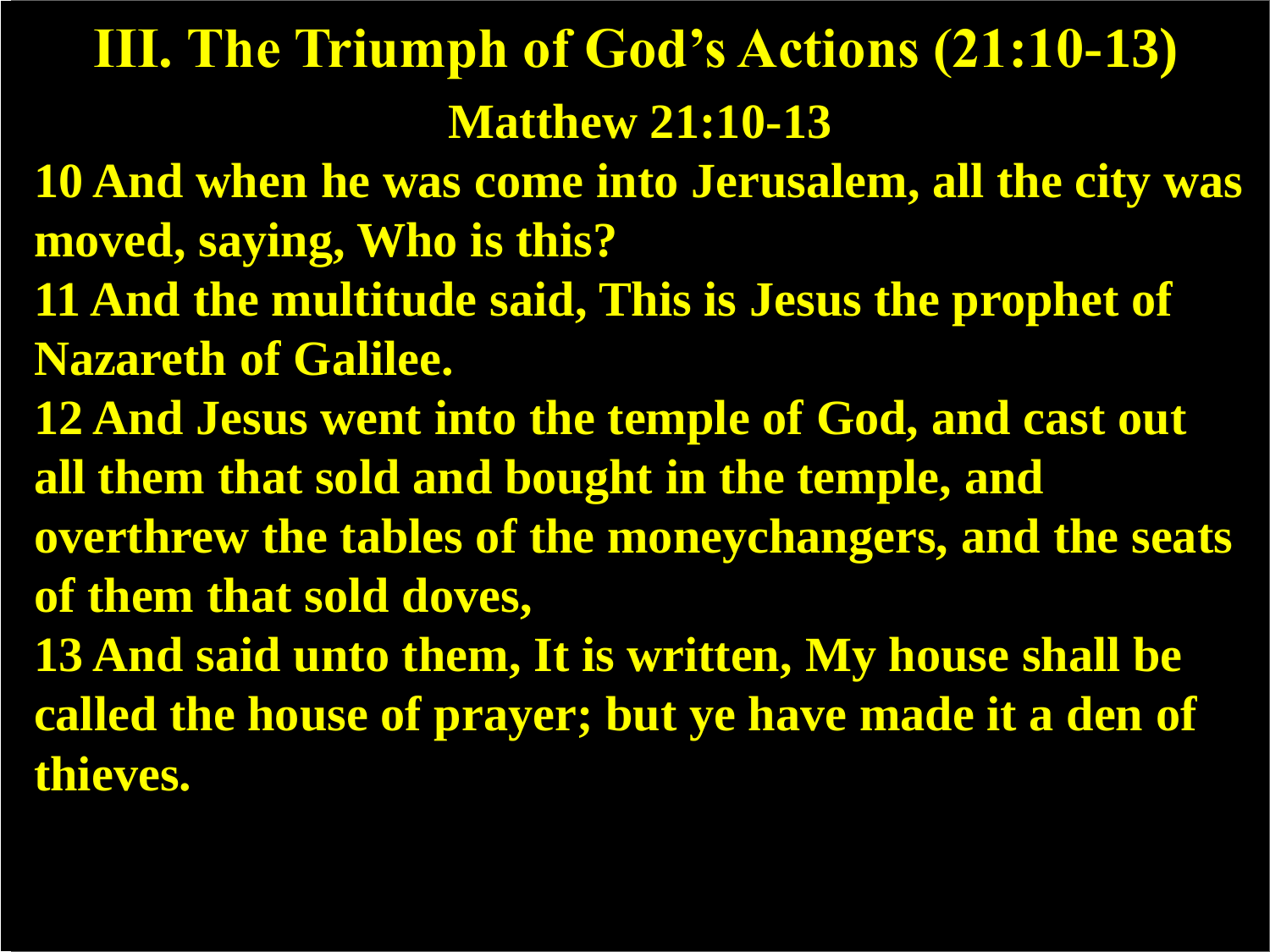**A. Over convenience Deuteronomy 14:24-26 24 And if the way be too long for thee, so that thou art not able to carry it; or if the place be too far from thee, which the LORD thy God shall choose to set his name there, when the LORD thy God hath blessed thee: 25 Then shalt thou turn it into money, and bind up the money in thine hand, and shalt go unto the place which the LORD thy God shall choose: 26 And thou shalt bestow that money for whatsoever thy soul lusteth after, for oxen, or for sheep, or for wine, or for strong drink, or for whatsoever thy soul desireth: and thou shalt eat there before the LORD thy God, and thou shalt rejoice, thou, and thine household, III. The Triumph of God's Actions (21:10-13)**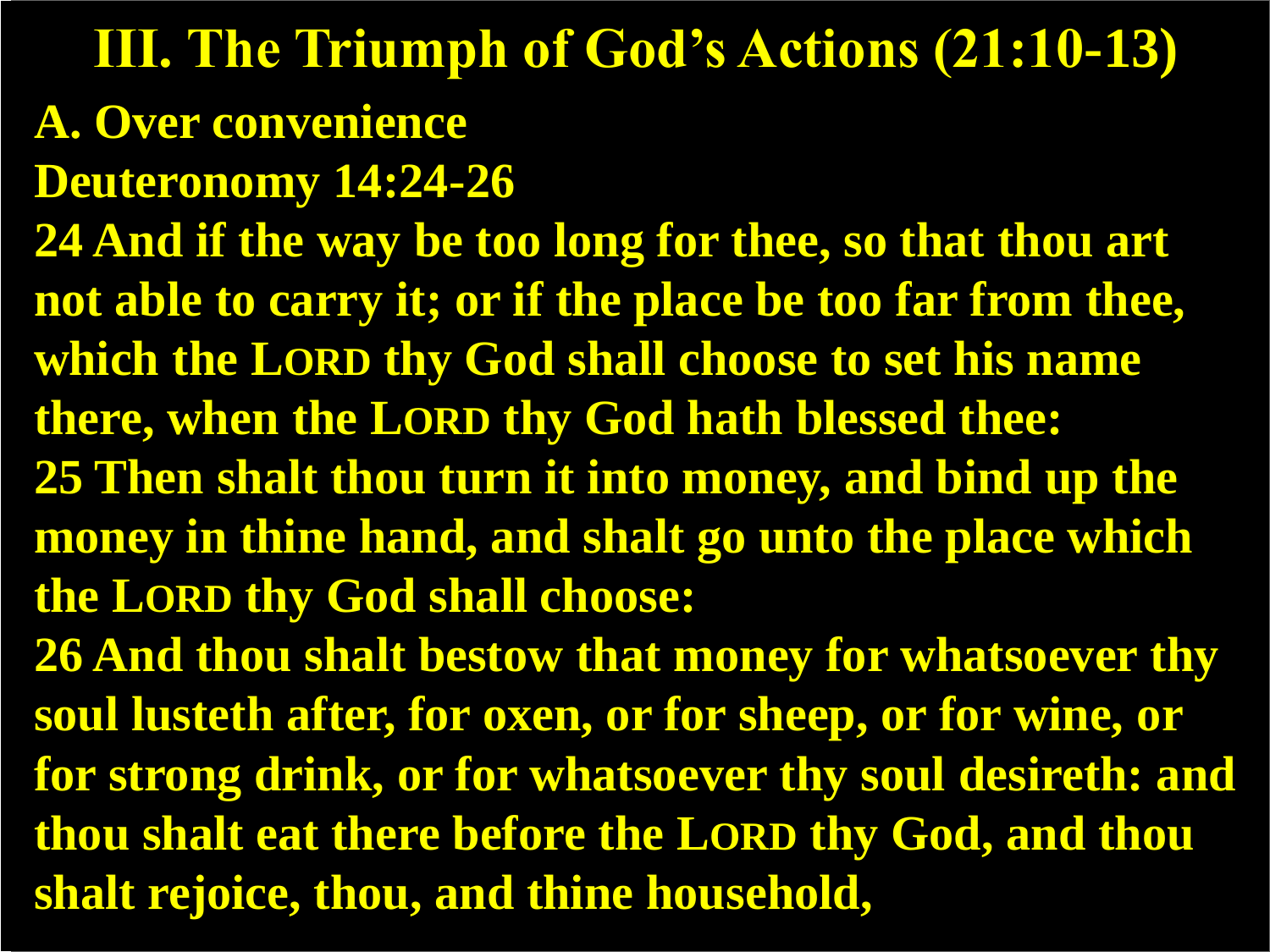**B. Over concurrence Isaiah 5:20 Woe unto them that call evil good, and good evil; that put darkness for light, and light for darkness; that put bitter for sweet, and sweet for bitter! C. Over confusion 1 Corinthians 14:33 For God is not the author of confusion, but of peace, as in all churches of the saints. 1 Corinthians 5:7 Purge out therefore the old leaven, that ye may be a new lump, as ye are unleavened. For even Christ our passover is sacrificed for us: III. The Triumph of God's Actions (21:10-13)**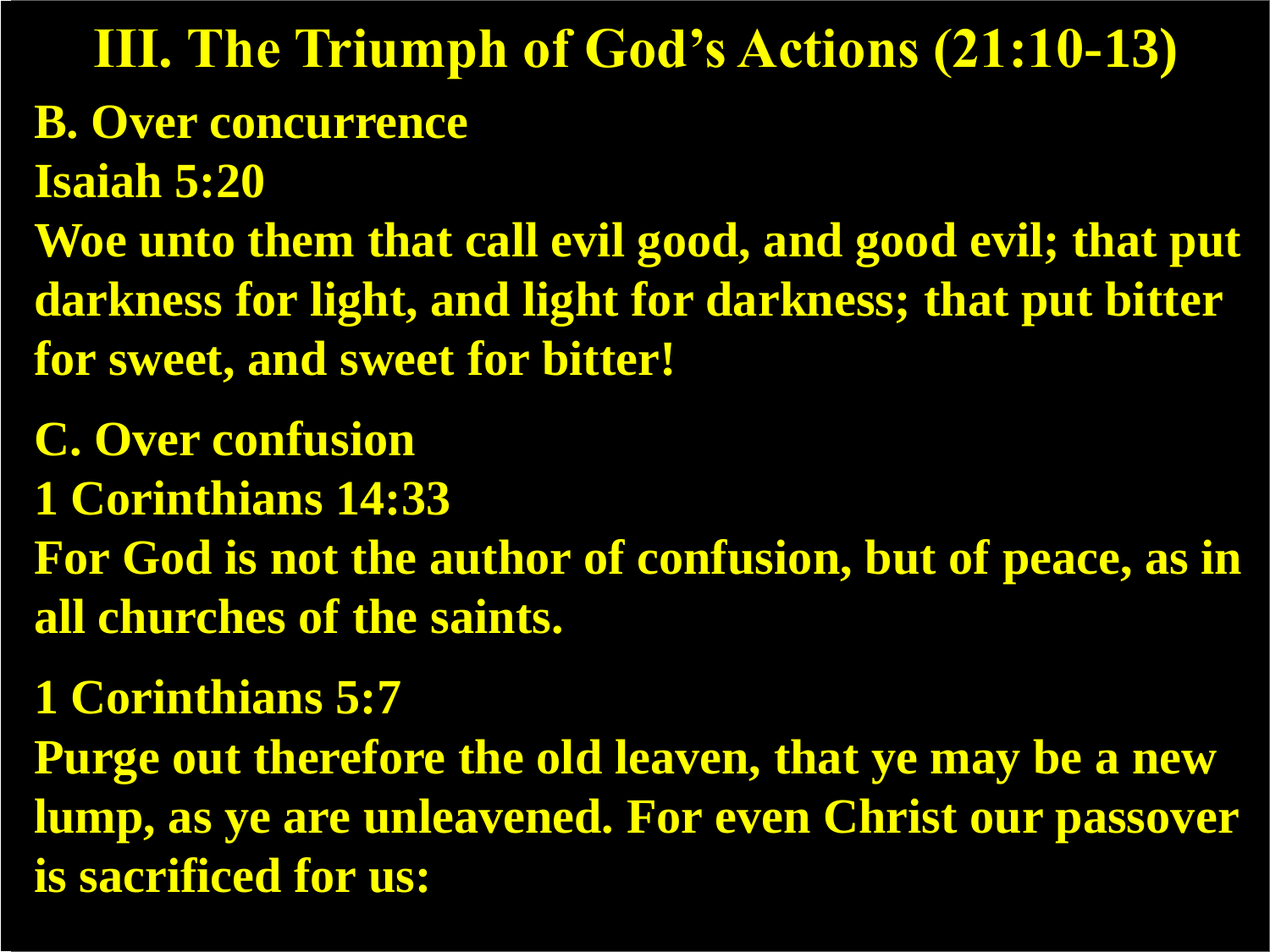# **Matthew 21:14-16 IV. The Triumph of God's Power (21:14-16)**

- **14 And the blind and the lame came to him in the temple; and he healed them.**
- **15 And when the chief priests and scribes saw the wonderful things that he did, and the children crying in the temple, and saying, Hosanna to the son of David; they were sore displeased,**
- **16 And said unto him, Hearest thou what these say? And Jesus saith unto them, Yea; have ye never read, Out of the mouth of babes and sucklings thou hast perfected praise?**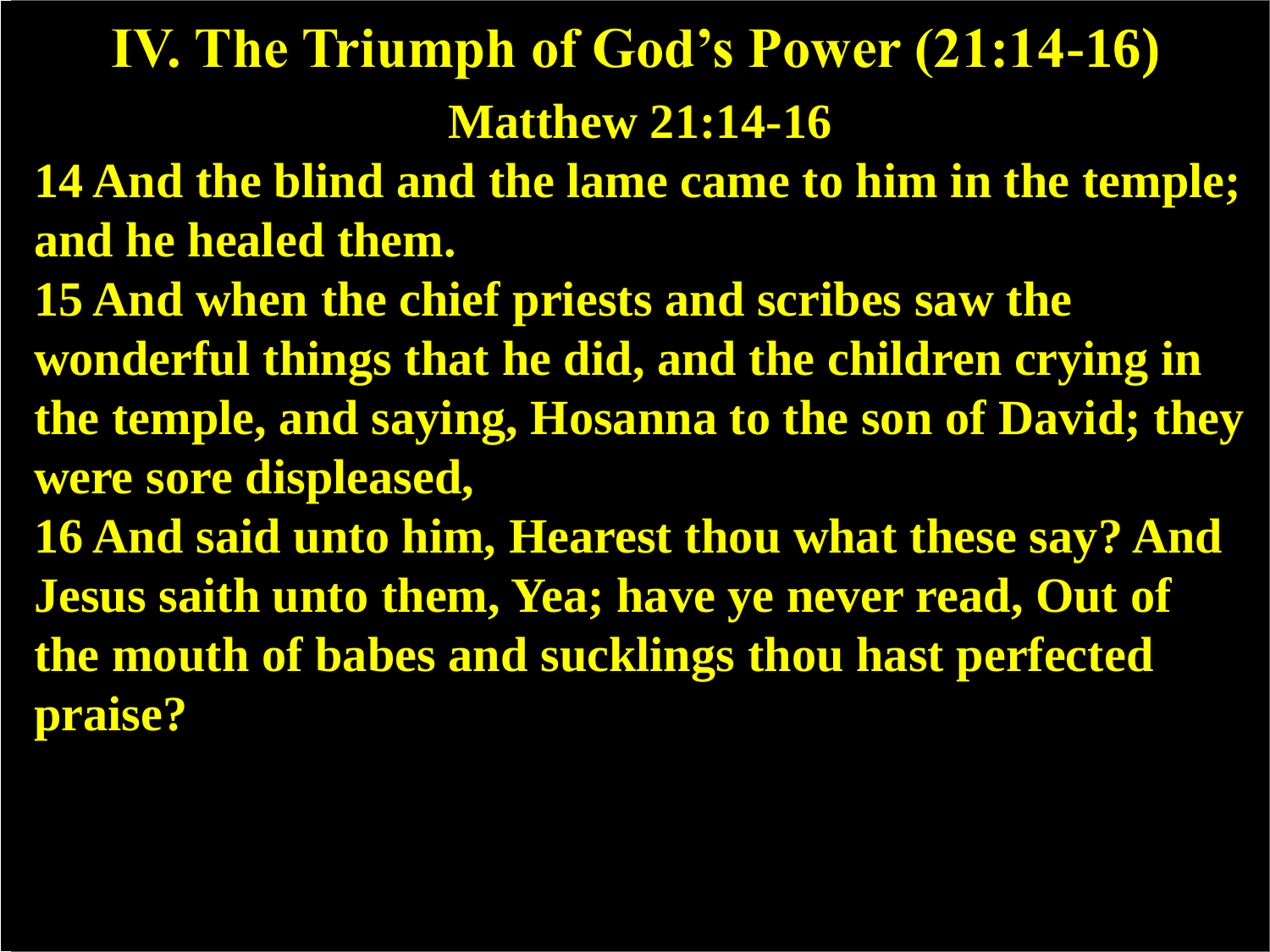**A. Over infirmity (v 14) Matthew 8:17 That it might be fulfilled which was spoken by Esaias the prophet, saying, Himself took our infirmities, and bare our sicknesses. IV. The Triumph of God's Power (21:14-16)**

**B. Over indignation (v 15) 1 John 5:9 If we receive the witness of men, the witness of God is greater: for this is the witness of God which he hath testified of his Son.**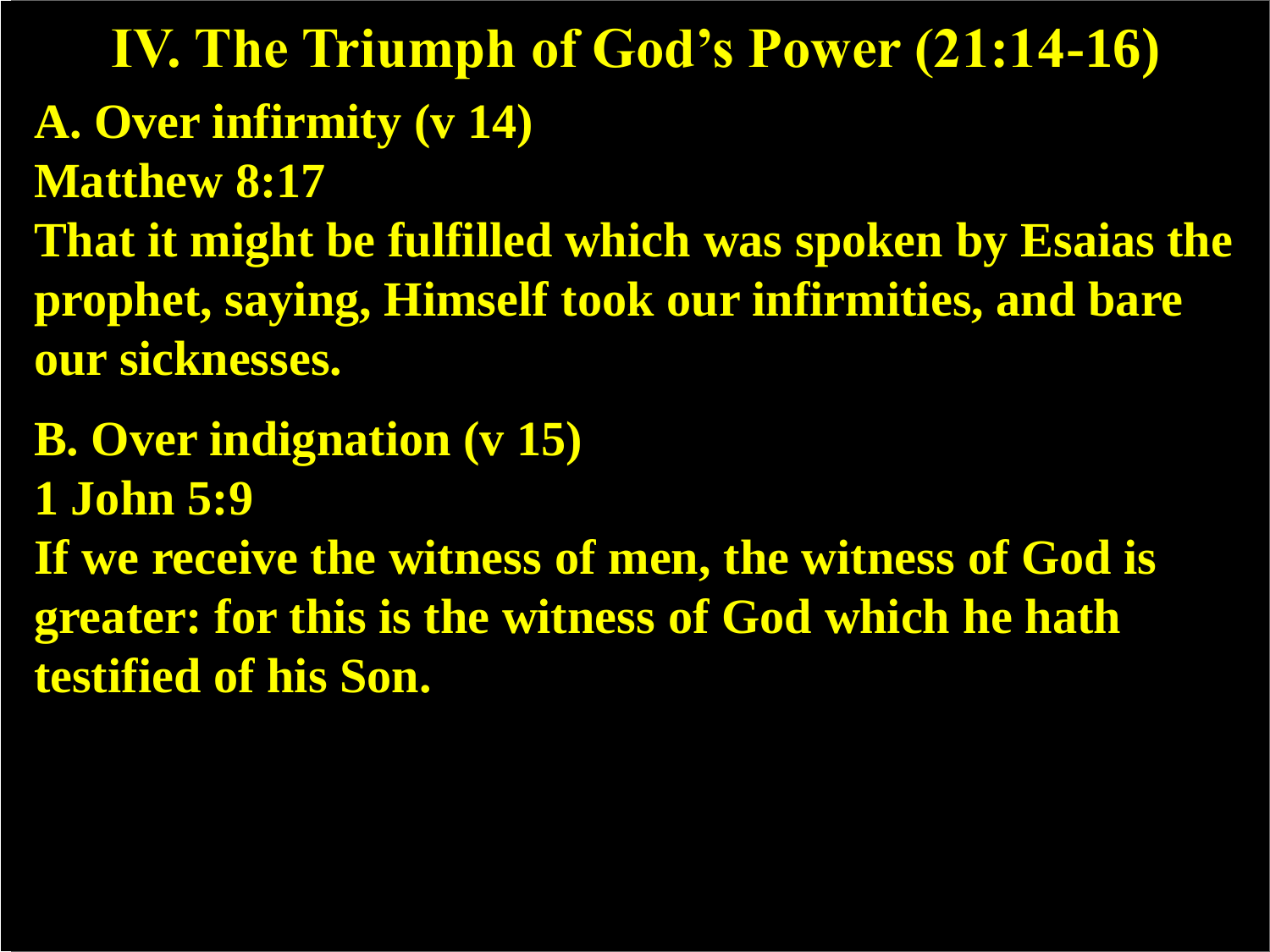**C. Over ignorance (v 16) Psalm 8:2 Out of the mouth of babes and sucklings hast thou ordained strength because of thine enemies, that thou mightest still the enemy and the avenger. Psalm 150:6 Let every thing that hath breath praise the Lord. Praise ye the Lord. IV. The Triumph of God's Power (21:14-16)**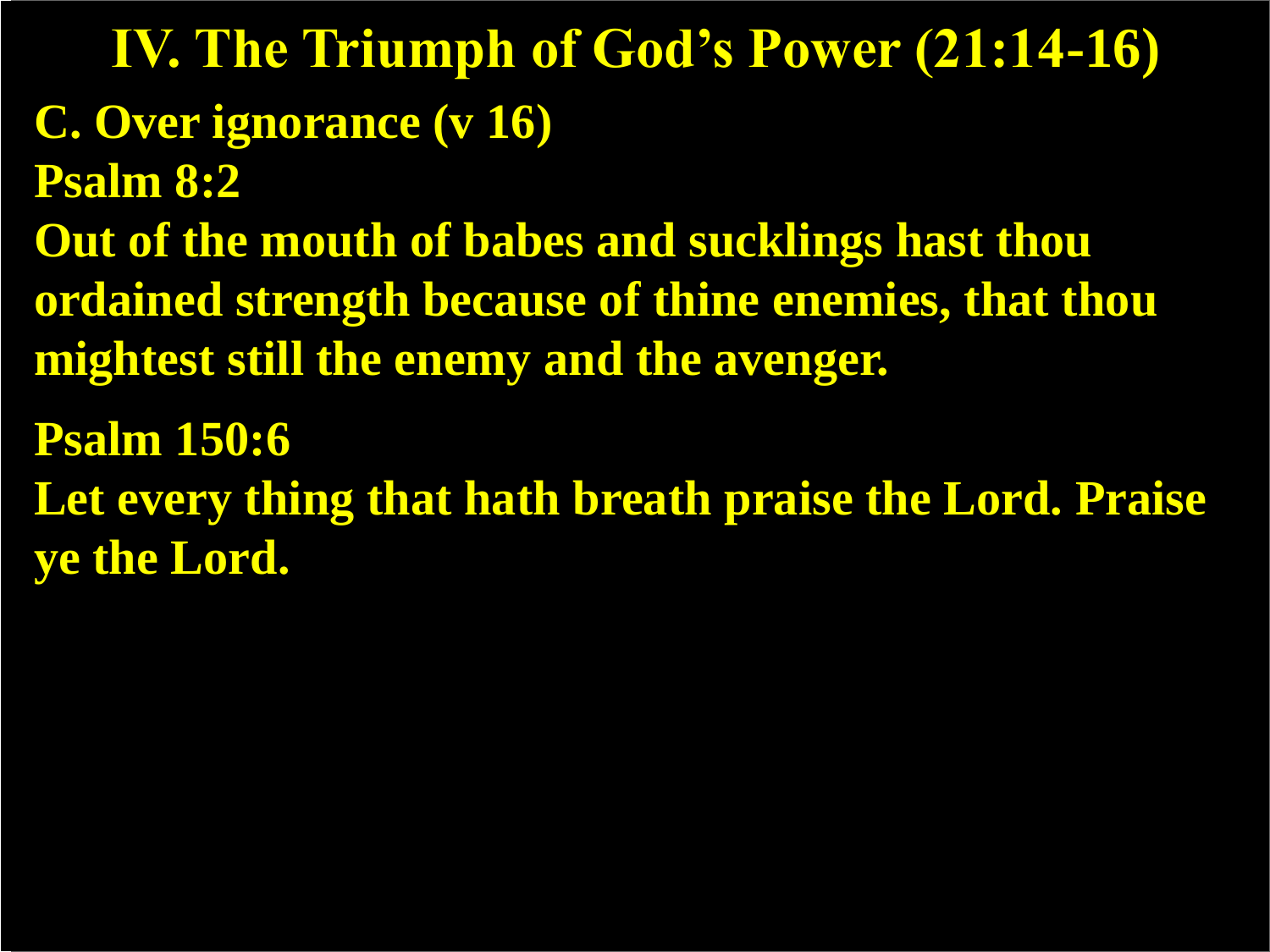# **Matthew 21:17 V. The Triumph In God's Presence (21:17)**

**And he left them, and went out of the city into Bethany; and he lodged there.**

#### **Lodged where He was welcome**

**Psalm 4:8**

**I will both lay me down in peace, and sleep: for thou, Lord, only makest me dwell in safety.**